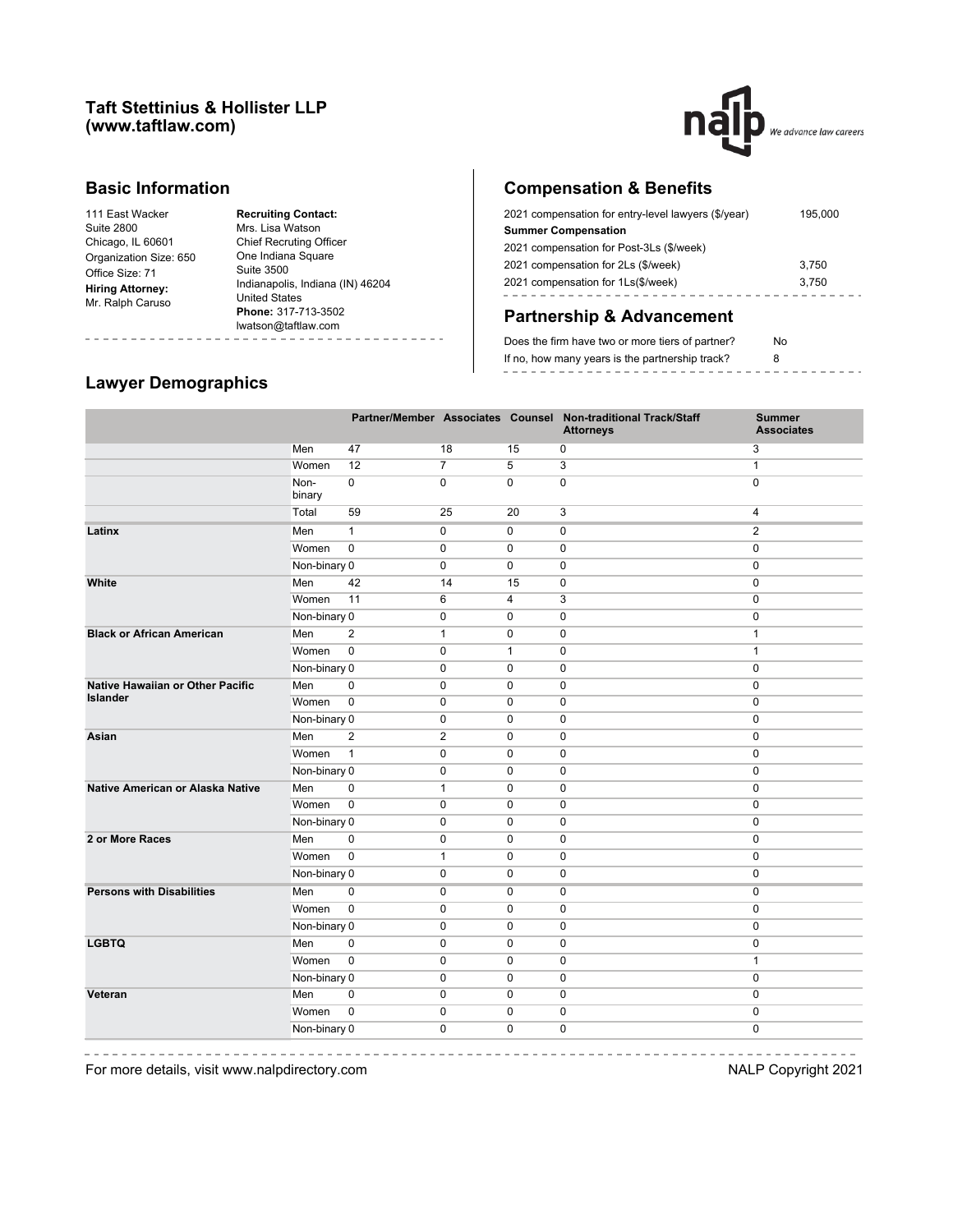

### **Pro Bono/Public Interest**

| Monica Fennell<br>Pro Bono Director<br>317-713-9461<br>mfennell@taftlaw.com<br>Is the pro bono information indicated here firm-wide or specific to one office?<br>% Firm Billable Hours last year<br>Average Hours per Attorney last year<br>Percent of associates participating last year<br>Percent of partners participating last year<br>Percent of other lawyers participating last year<br><b>Professional Development</b> | Firm-wide |
|----------------------------------------------------------------------------------------------------------------------------------------------------------------------------------------------------------------------------------------------------------------------------------------------------------------------------------------------------------------------------------------------------------------------------------|-----------|
| Evaluations                                                                                                                                                                                                                                                                                                                                                                                                                      | Annual    |
| Does your organization use upward reviews to evaluate and provide feedback to supervising lawyers?                                                                                                                                                                                                                                                                                                                               | No        |
| Rotation for junior associates between departments/practice groups?                                                                                                                                                                                                                                                                                                                                                              | No        |

| Rotation for junior associates between departments/practice groups?     | <b>INO</b> |
|-------------------------------------------------------------------------|------------|
| Does your organization have a dedicated professional development staff? | Yes        |
| Does your organization have a coaching/mentoring program                | Yes        |
| Does your organization give billable hours credit for training time?    | No         |

## **HIRING & RECRUITMENT**

|                                            | <b>Began Work In</b>         |                                        | <b>Expected</b> |
|--------------------------------------------|------------------------------|----------------------------------------|-----------------|
| <b>LAWYERS</b>                             | 2019 Prior Summer Associates | <b>Prior Summer Associates</b><br>2020 | 2021            |
| Entry-level                                |                              |                                        | 2               |
| Entry-level (non-traditional track)        |                              |                                        |                 |
| <b>Lateral Partners</b>                    | 2                            | $\overline{2}$                         |                 |
| <b>Lateral Associates</b>                  | 7                            | $\overline{2}$                         |                 |
| All Other Laterals (non-traditional track) | 2                            |                                        |                 |
| Post-Clerkship                             |                              |                                        |                 |
| LL.M.s (U.S.)                              |                              |                                        |                 |
| LL.M.s (non-U.S.)                          |                              |                                        |                 |
| <b>SUMMER</b>                              |                              |                                        |                 |
| Post-3Ls                                   |                              |                                        |                 |
| 2 <sub>ls</sub>                            | $\overline{2}$               | 4                                      | 1               |
| 1 <sub>ls</sub>                            |                              |                                        |                 |

. . . . . . . . . . . . . .

General Hiring Criteria

## **General Practice Areas**

| <b>GENERAL PRACTICE AREAS</b> | <b>EMPLOYER'S</b><br><b>PRACTICE</b><br><b>GROUP NAME</b> | NO. OF<br><b>PARTNERS/MEMBERS</b> | NO. OF<br><b>COUNSEL</b> | NO. OF<br><b>ASSOCIATES</b> | NO. OF<br><b>ENTRY-LEVEL</b><br><b>PLACEMENTS</b><br><b>IN THIS</b><br><b>PRACTICE</b><br><b>AREA LAST</b><br><b>YEAR</b> | NO. OF<br><b>NON-TRADITIONAL</b><br><b>TRACK/STAFF</b><br><b>ATTORNEYS</b> |
|-------------------------------|-----------------------------------------------------------|-----------------------------------|--------------------------|-----------------------------|---------------------------------------------------------------------------------------------------------------------------|----------------------------------------------------------------------------|
| <b>Business, Corporate</b>    | Business                                                  | 13                                | 4                        | 5                           |                                                                                                                           |                                                                            |
| <b>Labor and Employment</b>   | Employment & Labor<br><b>Relations</b>                    |                                   |                          | $\overline{2}$              |                                                                                                                           |                                                                            |
| <b>General Practice</b>       | Health & Life<br>Sciences                                 |                                   |                          |                             |                                                                                                                           |                                                                            |
| <b>Intellectual Property</b>  | Intellectual Property                                     | 11                                | $\overline{2}$           | $\overline{2}$              |                                                                                                                           |                                                                            |
| Litigation                    | Litigation                                                | 23                                | 5                        | 7                           | $\overline{2}$                                                                                                            |                                                                            |
| <b>Banking, Finance</b>       | <b>Public Finance</b>                                     | 3                                 |                          |                             |                                                                                                                           |                                                                            |
| <b>Real Estate, Land Use</b>  | <b>Real Estate</b>                                        | 10                                | 4                        | 6                           |                                                                                                                           |                                                                            |
| Family                        | <b>Private Client</b>                                     |                                   | $\overline{2}$           |                             |                                                                                                                           |                                                                            |